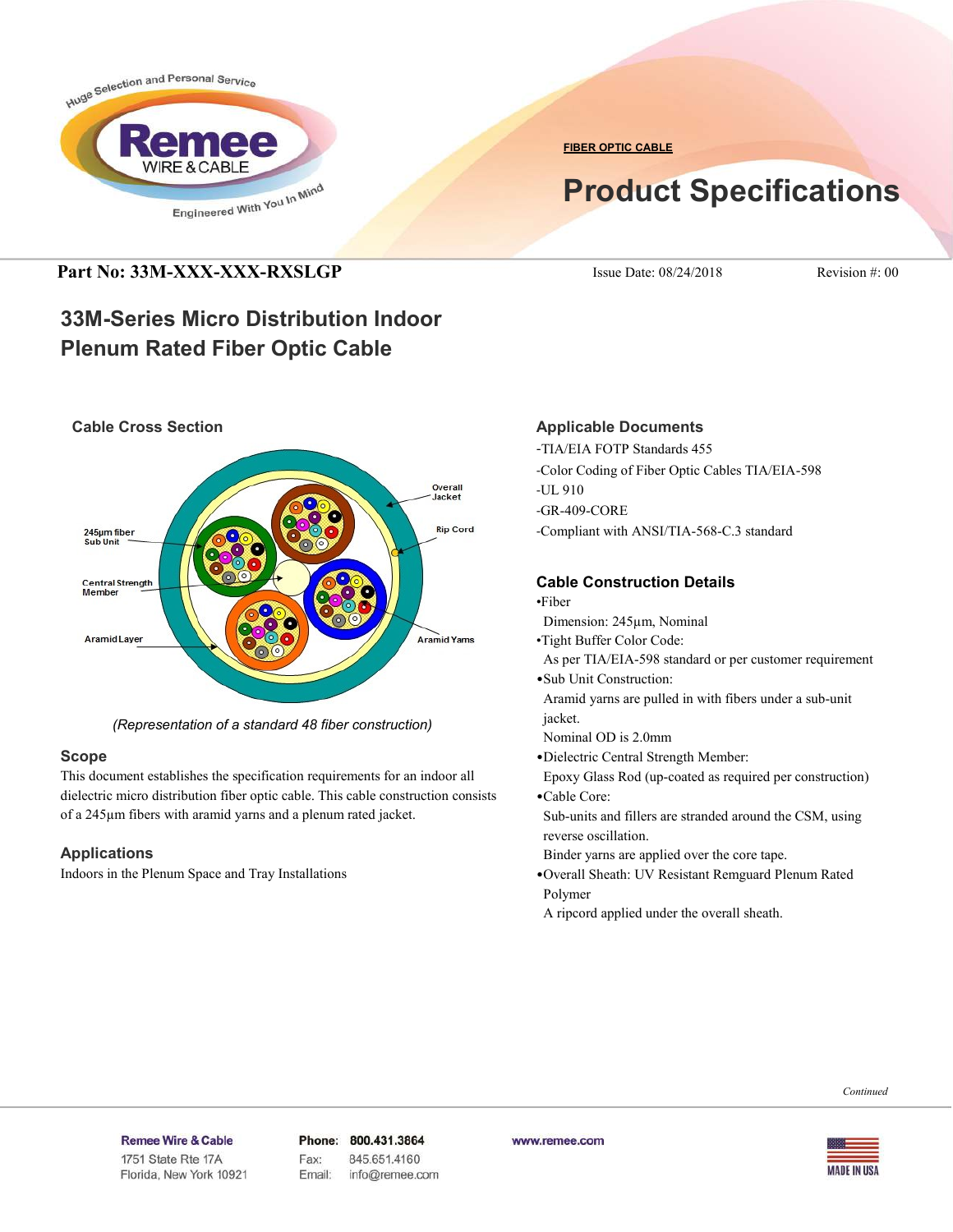

| <b>Nominal Cable Dimensions &amp; Weights</b>                          |                     |                                        |                     |                               |  |  |
|------------------------------------------------------------------------|---------------------|----------------------------------------|---------------------|-------------------------------|--|--|
| Remee Products Part<br>Number                                          | Number<br>of Fibers | Number<br>of Fibers<br>Per Sub<br>Unit | Cable OD<br>in (mm) | Weight<br>$lb/1000ft$ (kg/km) |  |  |
| 33M-024-XXX-RXSLGP                                                     | 24                  | 12                                     | 0.258(6.6)          | 26(38)                        |  |  |
| 33M-036-XXX-RXSLGP                                                     | 36                  | 12                                     | 0.258(6.6)          | 23(35)                        |  |  |
| 33M-048-XXX-RXSLGP                                                     | 48                  | 12                                     | 0.258(6.6)          | 23(35)                        |  |  |
| 33M-072-XXX-RXSLGP                                                     | 72                  | 12                                     | 0.300(7.6)          | 33 (49)                       |  |  |
| 33M-096-XXX-RXSLGP                                                     | 96                  | 12                                     | 0.353(9.0)          | 45 (67)                       |  |  |
| 33M-144-XXX-RXSLGP                                                     | 144                 | 12                                     | 0.410(10.4)         | 48 (72)                       |  |  |
| *Cables printed in meters will have a "-MR" suffix on the part number. |                     |                                        |                     |                               |  |  |

| Jacket Color |              |  |  |  |
|--------------|--------------|--|--|--|
| Designation  | Color        |  |  |  |
| B            | <b>Black</b> |  |  |  |
| Y            | Yellow       |  |  |  |
| Z            | Orange       |  |  |  |
| A            | Aqua         |  |  |  |
| M            | Violet       |  |  |  |

| Maximum Attenuation dB/km<br>Fiber Type (P/N) |        | Overfill Launch Min<br>Bandwidth<br>MHz-km) |         | EMBc<br>$(MHz-km)$ | Gigabit Ethernet Mini-<br>mum Link Distance<br>(Meters) |         | 10 Gigabit Ethernet<br>Minimum Link Dis-<br>tance (Meters) |        |         |        |           |
|-----------------------------------------------|--------|---------------------------------------------|---------|--------------------|---------------------------------------------------------|---------|------------------------------------------------------------|--------|---------|--------|-----------|
|                                               | 850 nm | 1300 nm                                     | 1310 nm | 1550 nm            | 850 nm                                                  | 1300 nm |                                                            | 850 nm | 1300 nm | 850 nm | $1300$ nm |
| $62.5\mu m$ OM1 1GIG (22J)                    | 3.2    | 1 <sub>0</sub>                              | N/A     | N/A                | 200                                                     | 600     | N/A                                                        | 300    | 550     | 32     | ٠         |
| 50um OM2 10GIG (12D)                          | 3.0    | 1.0                                         | N/A     | N/A                | 750                                                     | 500     | N/A                                                        | 800    | 550     | 150    | ٠         |
| 50um OM3 10GIG (12N)                          | 3.0    | 1.0                                         | N/A     | N/A                | 1500                                                    | 500     | 2000                                                       | 1000   | 550     | 300    | ٠         |
| 50um OM4 10GIG (12V)                          | 3.0    | 1.0                                         | N/A     | N/A                | 3500                                                    | 500     | 4700                                                       | 1040   | 550     | 550    | ٠         |
| SM OS2 G.652.D (76K)                          | N/A    | N/A                                         | 0.40    | 0.30               | N/A                                                     | N/A     | N/A                                                        | N/A    | 5000    | N/A    | 10000     |
| SM OS2 G.652.D (74K)                          | N/A    | N/A                                         | 0.35    | 0.25               | N/A                                                     | N/A     | N/A                                                        | N/A    | 5000    | N/A    | 10000     |
| SM OS2 G.652.D/G.657.A1 BIF (76U)*            | N/A    | N/A                                         | 0.40    | 0.30               | N/A                                                     | N/A     | N/A                                                        | N/A    | 5000    | N/A    | 10000     |
| SM OS2 G.652.D/G.657.A2, B2 BIF (76F)**       | N/A    | N/A                                         | 0.40    | 0.30               | N/A                                                     | N/A     | N/A                                                        | N/A    | 5000    | N/A    | 10000     |

 *\* G.657.A1 (76U) Mandrel Radius of 10mm, 1 turn at 1550nm with an induced attenuation of ≤0.50dB*

 *\*\* G.657.A2,B2 (76F) Mandrel Radius of 7.5mm, 1 turn at 1550nm with an induced attenuation of ≤0.40dB*

 *Please call the factory for all other fiber types*

*Continued*

Remee Wire & Cable Issue No.: 05

Florida, New York 10921

Phone: 800.431.3864 Fax: 845.651.4160 Email: info@remee.com

www.remee.com